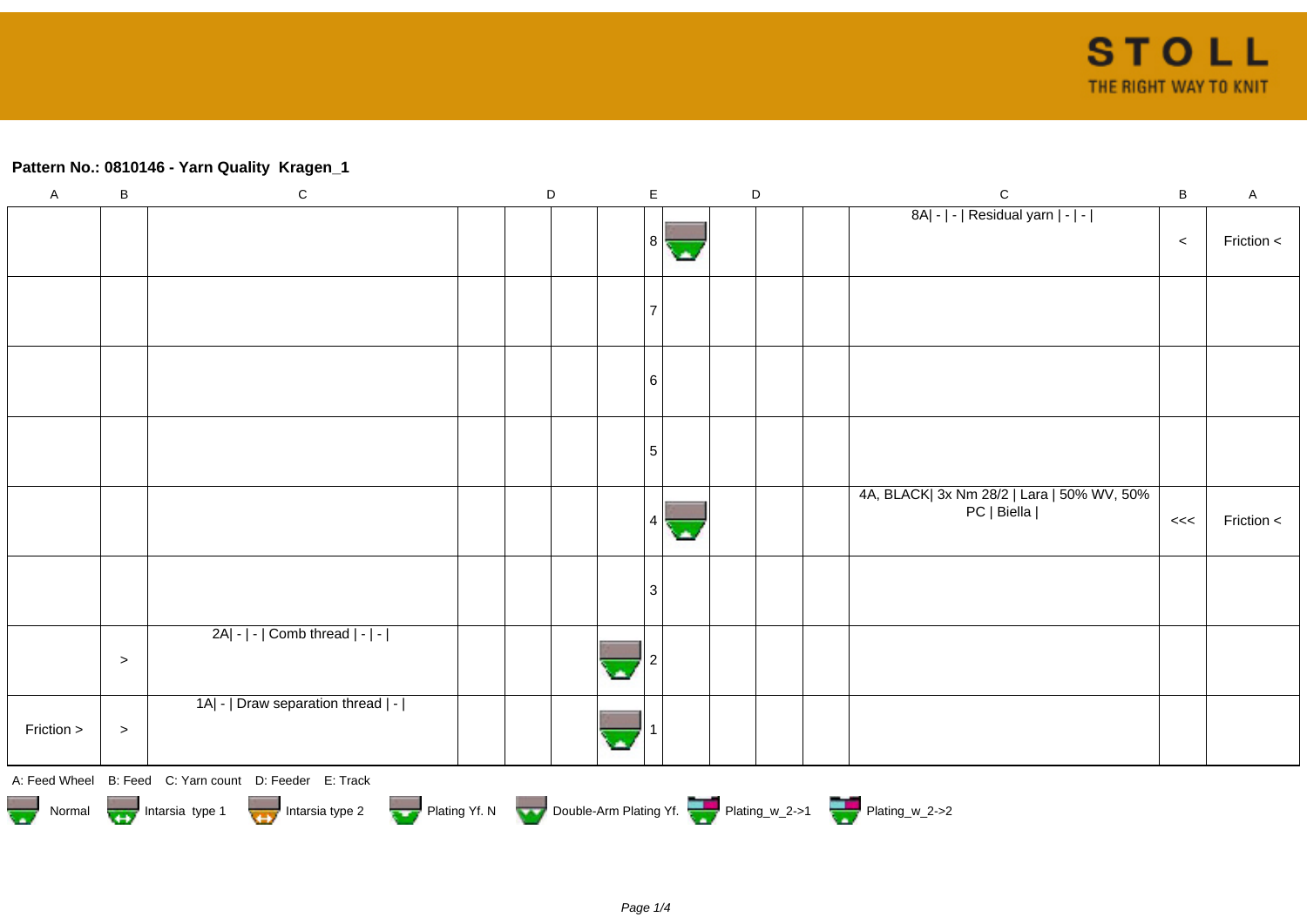## **Pattern No.: 0810146 - Yarn Quality V-Teil(e)**

| $\mathsf A$ | $\sf B$   | ${\bf C}$                                                                                                 | $\mathsf D$ | $\mathsf E$ | $\mathsf D$ | $\mathbf C$                                               | B     | A          |
|-------------|-----------|-----------------------------------------------------------------------------------------------------------|-------------|-------------|-------------|-----------------------------------------------------------|-------|------------|
|             |           |                                                                                                           |             | 8           |             | 8A  -   -   Residual yarn   -   -                         | $\,<$ | Friction < |
| Friction >  | $\, >$    | 7A  -   -   Residual yarn   -   -                                                                         |             |             |             |                                                           |       |            |
|             |           |                                                                                                           |             | 6           |             |                                                           |       |            |
| Friction >  | $>>>$     | 5A, BLACK  3x Nm 28/2   Lara   50% WV, 50%<br>PC   Biella                                                 |             |             |             |                                                           |       |            |
|             |           |                                                                                                           |             |             |             | 4A, BLACK  3x Nm 28/2   Lara   50% WV, 50%<br>PC   Biella | $<<$  | Friction < |
|             |           |                                                                                                           |             | 3           |             |                                                           |       |            |
|             | $\, > \,$ | 2A  -   -   Comb thread   -   -                                                                           |             |             |             |                                                           |       |            |
| Friction >  | $\, >$    | 1A  -   Draw separation thread   -                                                                        |             |             |             |                                                           |       |            |
|             |           | A: Feed Wheel B: Feed C: Yarn count D: Feeder E: Track                                                    |             |             |             |                                                           |       |            |
|             |           | Normal Intarsia type 1 Intarsia type 2 Plating Yf. N Double-Arm Plating Yf. Plating_w_2->1 Plating_w_2->2 |             |             |             |                                                           |       |            |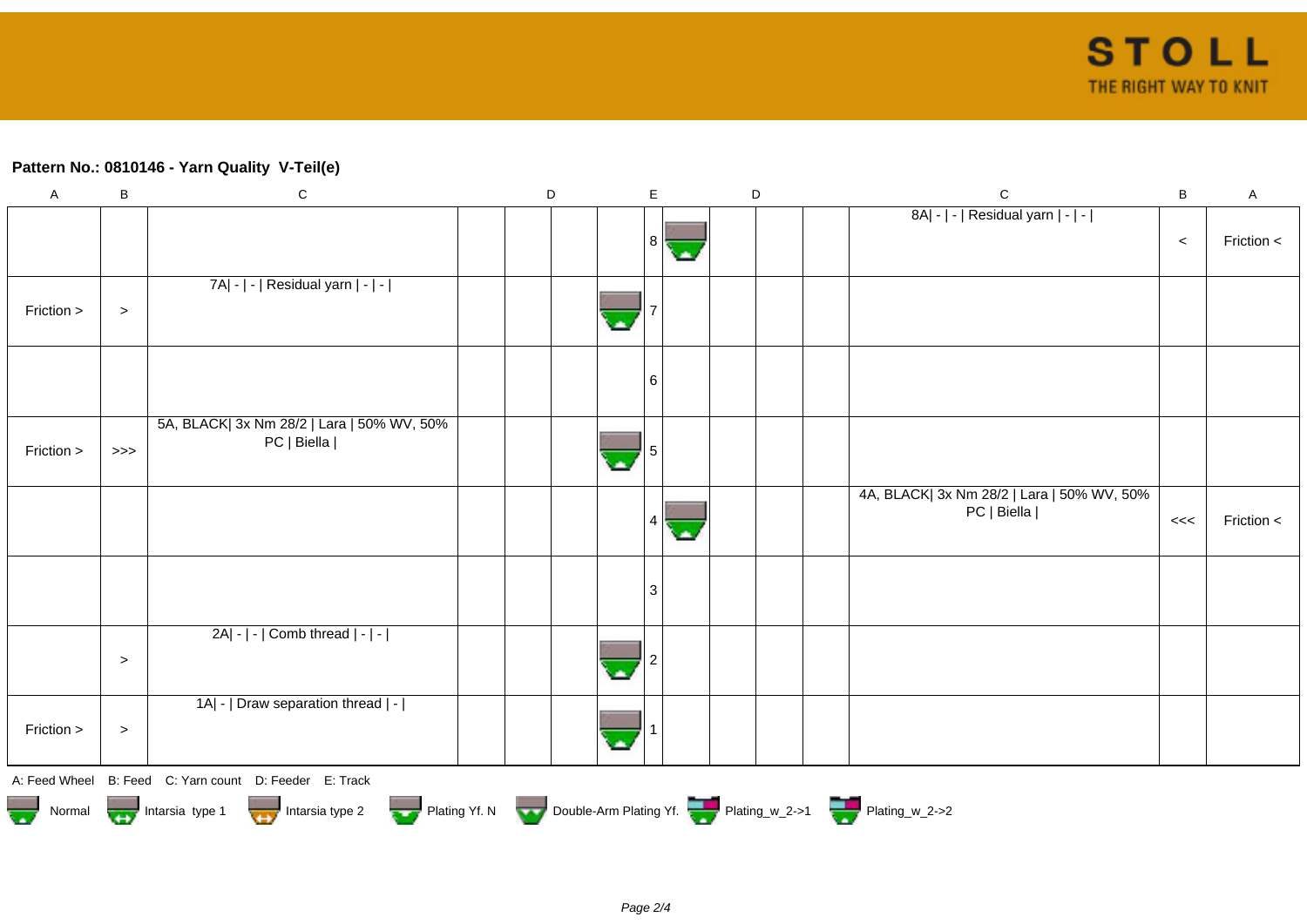## **Pattern No.: 0810146 - Yarn Quality R-Teil(e)**

| $\mathsf A$ | $\sf B$   | $\mathbf C$                                                                                                                                    | $\mathsf D$ | $\mathsf E$ | $\mathsf D$ | $\mathsf{C}$                                              | $\sf B$ | $\mathsf A$ |
|-------------|-----------|------------------------------------------------------------------------------------------------------------------------------------------------|-------------|-------------|-------------|-----------------------------------------------------------|---------|-------------|
|             |           |                                                                                                                                                |             | 81          |             | 8A  -   -   Residual yarn   -   -                         | $\,<$   | Friction <  |
|             |           |                                                                                                                                                |             |             |             |                                                           |         |             |
|             |           |                                                                                                                                                |             | 6           |             |                                                           |         |             |
|             |           |                                                                                                                                                |             | 5           |             |                                                           |         |             |
|             |           |                                                                                                                                                |             |             |             | 4A, BLACK  3x Nm 28/2   Lara   50% WV, 50%<br>PC   Biella | <<      | Friction <  |
|             |           |                                                                                                                                                |             | 3           |             |                                                           |         |             |
|             | $\, > \,$ | 2A  -   -   Comb thread   -   -                                                                                                                |             |             |             |                                                           |         |             |
| Friction >  | $\, >$    | 1A  -   Draw separation thread   -                                                                                                             |             |             |             |                                                           |         |             |
|             |           | A: Feed Wheel B: Feed C: Yarn count D: Feeder E: Track<br>Normal Montain Strategy Intarsia type 2 but are Plating Yf. N Double-Arm Plating Yf. |             |             |             |                                                           |         |             |